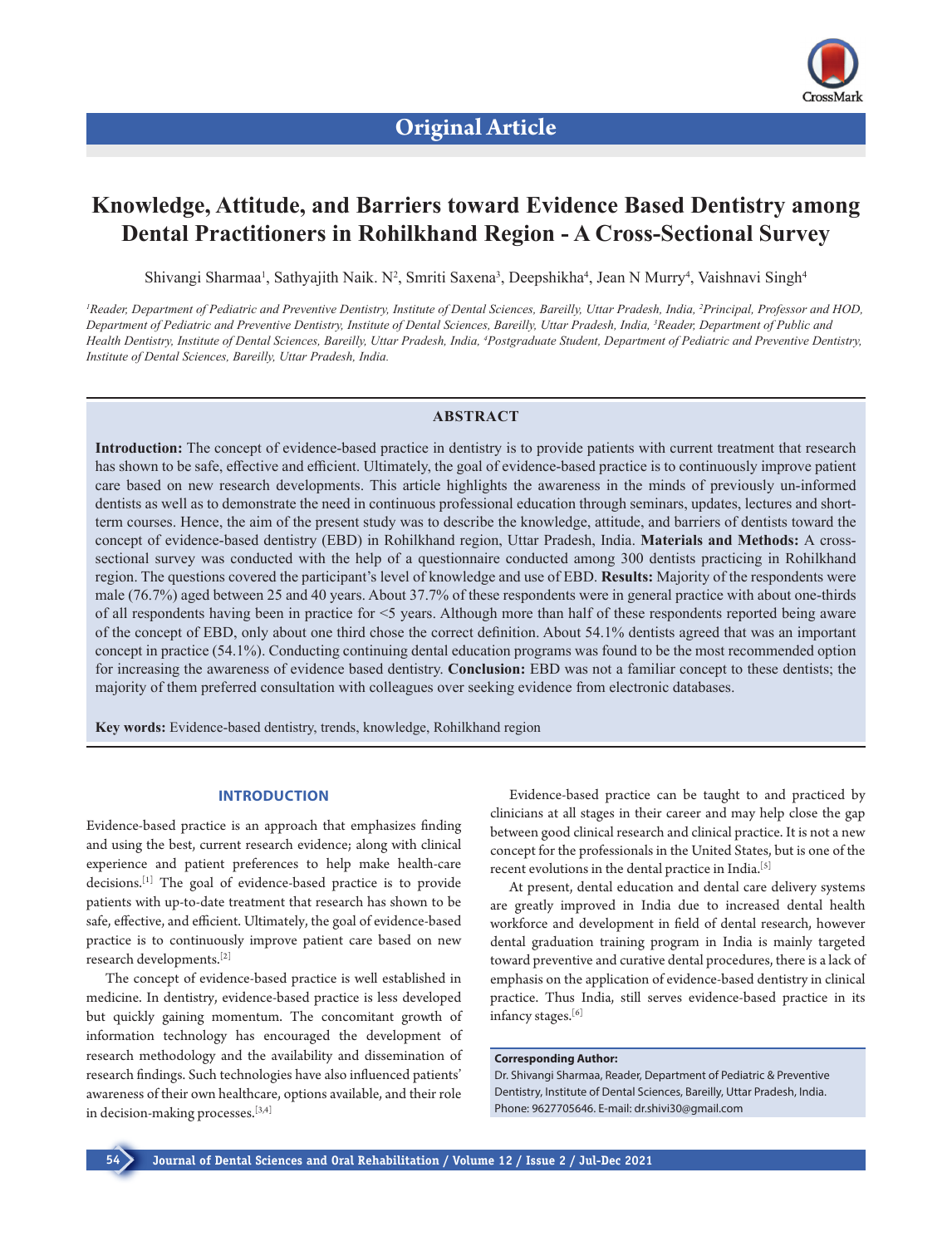It is not currently clear to what extent general dental practitioners have embraced the evidence- based dentistry movement. Many practicing clinicians graduated years before the concepts of evidence-based healthcare were accepted as mainstream. It is not clear to what extent current general dental practitioners are involved in reading literature and whether they have the skills and time to appraise it.<sup>[7]</sup>

Given the potential problems identified with evidence-based dentistry (EBD) and its uptake by general dental practitioners, this research has been carried out with the aim to determine the knowledge, attitude and barriers of evidence-based practice among general dental practitioners in the Rohilkhand region of India.

# **MATERIALS AND METHODS**

The present study was a cross-sectional study which was conducted in Rohilkhand region of Uttar Pradesh (UP), India which encompasses Bareilly, Moradabad, Rampur, Bijnor, Pilibhit, and Shahjahanpur. It has three dental colleges in its heart with one college situated in Bareilly and the other two in Moradabad. The participants came from nearly all the dental schools in the country, with the majority having graduated from the University of Rohilkhand.[8]

A pilot study was done on selected questionnaire before the start of the present study on 20 randomly selected subjects. The sample size was calculated using the following formula:

$$
N = \frac{Z\alpha^2 \times p \times q}{d^2} = p = 20\% q = 100 - 20 = 80
$$
  
= 
$$
\frac{.96 \times 1.96 \times 20 \times 80}{5 \times 5}
$$

 $=\frac{3.8416\times1600}{25}$  = 245 which was rounded off to 300 subjects

The demographic information was subdivided into groups that included the age and gender of the practitioners, length of training period, duration of practice, and university they have graduated from. The participants were asked to identify common EBD terms. Knowledge was assessed by asking respondents their perceived levels of knowledge on six evidence-based practice terms, and then, choosing the correct definition of three of those terms. Questions were asked on the sources of information for making treatment choices. The importance of EBD was rated on a five-point Likert scale, from very important to not important.

Structured self-administered questionnaires were sent out to all participants via both individual and courier service delivery depending on the proximity of location to the investigator. The questionnaires were accompanied by a covering information letter giving an explanation of the study as well as letter used to obtain informed consent. The questionnaires were recorded using serial numbers. The questionnaire was prepared after referring some studies done in the past.[9,10]

The scientific reliability and consistency of the questionnaire were confirmed by inter and intra observer respectively by evaluating the same questionnaire on same subjects before and after 1 month by same observer and within 1 month by another observer in random order and evaluated using intra class correlation (ICC) and Cronbach's alpha coefficient analysis, respectively. The ICC and Cronbach's alpha yielded a significantly higher intra  $(r = 0.81)$  and inter  $(r = 0.73)$  reliability and consistency.

The study population consisted of all dentists practicing in the Rohilkhand region in both private and public establishments. A list of this population of dentists was obtained from the IDA branches of the area and consisted of a total of 300 registered dentists with valid addresses. Questionnaires were sent to the 300 dentist practicing in Rohilkhand region.

The inclusion criteria were licensed dentist practicing in Rohilkhand region who gave informed written consent. The exclusion criteria were the dentist who were not willing to participate in the study and were not available on three subsequent visits in their dental clinics were not included in this study.

Questions which might possibly alienate the respondents and researcher were also avoided. The use of well-worded questions was utilized and "double-barreled questions" were avoided. The total focus of this was to ensure that efficient and meaningful analysis of the acquired date would be possible.

Questions were also asked on their assessment of a need for EBD information, if they had ever changed their clinical practices as a result of a scientific research article and the reasons for changing the practice. Questions were formulated to identify the commonly perceived barriers by the dentist and their perception toward the future perspective of EBD in dentistry and its relevance in Indian scenario.

#### **Statistical analysis**

Data collected were analyzed using SPSS software version 21 (IBM Corp. Released 2012. IBM SPSS Statistics for Windows, Version 21.0, IBM Corp., Armonk, NY, USA). The data were summarized in number and percentage. The categorical groups were compared by Chi-square  $(\chi^2)$  test. A two-sided  $(\alpha = 2)$   $P < 0.05$  was considered to be statistically significant.

# **RESULTS**

The study determined knowledge, attitude, barriers, and perceptions toward evidence based practice in Rohilkhand region of UP, India. A total of 257 dental practitioners (general dental practitioners, specialty dental practice, and academicians) responded and completed the study. About 43 dentists were unable to complete the study.

Out of 257 dentists, about 155 (60.3%) were males and 102 (39.7%) were females. The majority 197 (76.7%) of them belonged to 25–40 years of age. Least number, that is, 44 (17.1%) of them belonged to 41–55 years of age followed by 7 (2.7%) in <25 years and 9 (3.5%) in more than 55 years of age.

Majority of the dentists 97 (37.7%) were general dental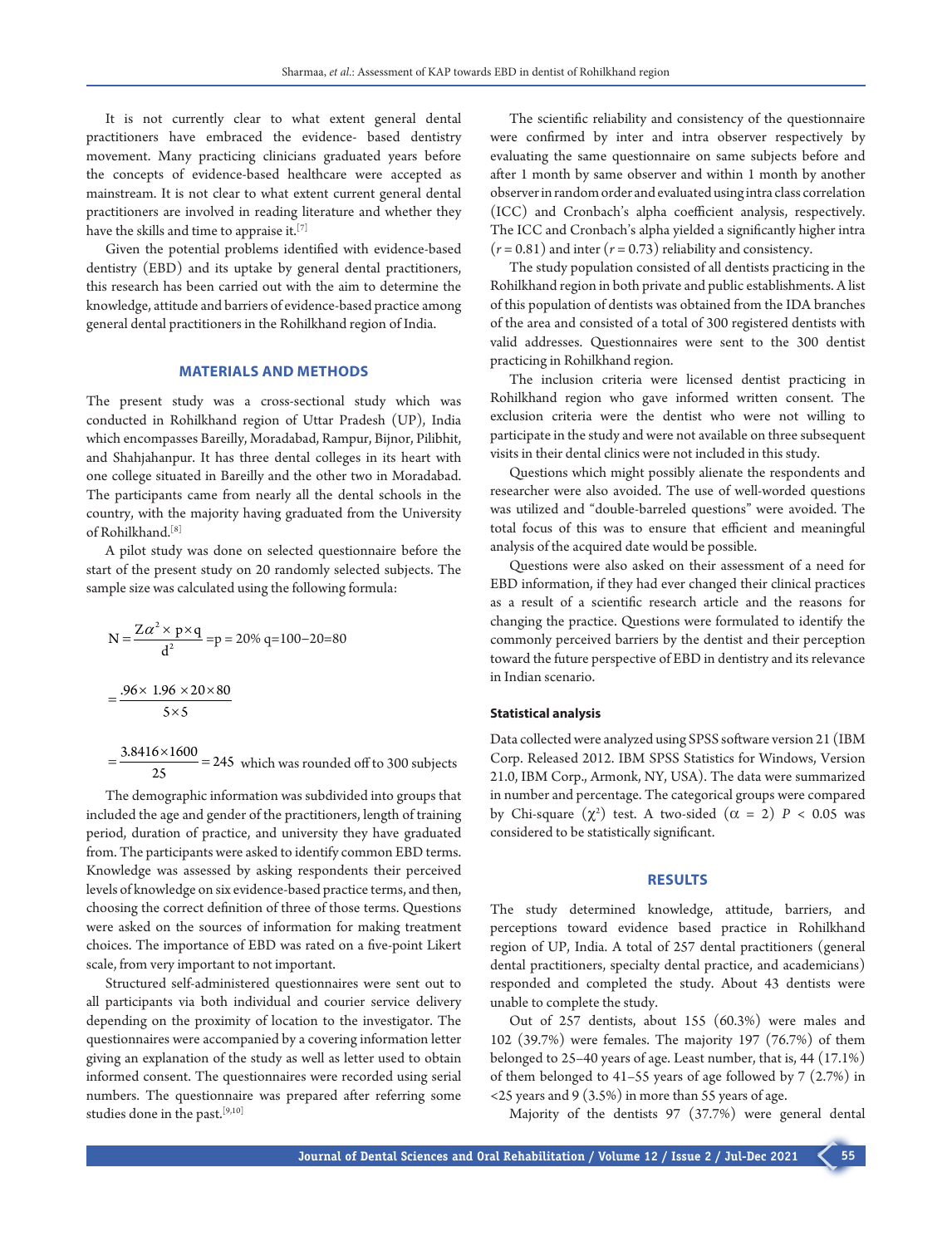practitioners followed by academicians 94(36.6%) with 66(25.7%) of specialty dental practice. Maximum working experience was found to be 2–5 years in about 85 (33.1%) of the dentists.

Most of the dentists 72 (28.8%) understand the term evidencebased practice when used in its correct context. However, only 26 (10.1%) dentists can understand and define it. In contrast, most of the participants 88 (34.2%) know little about the term clinical governance. However, only 11 (4.3%) dentists can understand and define it. Conversely, most of the dentists 80 (31.1%) understand the term clinical effectiveness when used in its correct context. However, 18 (7.0%) dentists understand and can define it.

Further, most of the dental dentists 70 (27.2%) were unaware of the term systematic review. However, about 33 (12.8%) dentists understand and can define it. Similarly, most of the participants know little about the term critical appraisal 76 (29.6%). However, 21 (8.2%) dentists understand and can define it.

Moreover, most of the dentists were unaware of the term Cochrane collaboration 130 (50.6%). However, 16 (6.2%) participants understand and can define it. Most of the dentists 70 (27.2%) reported that the evidence-based practice is based on good quality research evidence and thus has shown ignorance to clinical expertise and patient preference as key elements to EBP [Table 1].

In the present study, only 63 (24.5%) dentists had correct knowledge that it is based on clinical experience and patient preference. Moreover, 26 (10.1%) dentists have no knowledge about it. Similarly, most of the 95 (37.0%) dentists consider that the systematic review is a meta-analysis technique. However, about 81 (31.5%) dentists had correct knowledge that it uses explicit methods to identify, select. and appraise relevant research. Moreover, about 34 (13.2%) dentists have no knowledge about it. In contrast. most of the dentists have correct knowledge that the critical appraisal assesses validity and relevance of results 105 (40.9%). However, about 71 (27.6%) dentists did not have knowledge about it [Table 2].

Majority of the dentists 100 (38.9%) consulted text books followed by friends and colleagues 60 (23.3%), journal 57 (22.2%), electronic database 22 (8.6%). and 18 (7.0%) make decision on their own as presented in Table 3. Most of the participants change their practice based on scientific article or findings 198 (77.0%) and it is the highly significant results 85 (33.1%) in an article that makes the participants change their practice. Quality of the paper which is the most important parameter to assess an article is chosen by about 83 (32.3%) dentists and only few participants 28 (10.9%) in the present study have attended an EBD course as seen in Table 4.

In Table 5, maximum dentists 104 (40.5%) agreed that practical demands of work makes it difficult to keep up-to-date with current best evidence relating to practice. Majority dentists 86 (33.5%) had a neutral opinion that there is not enough clinical guidelines in the literature, 129 (50.2%) agreed that the literature is often conflicting and ambiguous. About 95 (37.0%) dentists with a neutral attitude toward the level of satisfaction they have for their current knowledge and feel it is sufficient.

Most of the participants believe good future of EBD in Indian scenario 139 (54.1%). Further, most of the participants also **Table 1:** Distribution of data based on understanding of terms among dental practitioners

| among ucmar practitioners              |           | $\%$         |
|----------------------------------------|-----------|--------------|
| Understanding of terms                 | $(n=257)$ |              |
| Evidence based practice                |           |              |
| 1. Unaware<br>2. Little know           | 58<br>50  | 22.6<br>19.5 |
| 3. Understand when used in its correct | 72        | 28.0         |
| context                                | 51        | 19.8         |
| 4. Understand but cannot define it     | 26        | 10.1         |
| 5. Understand and can define it        |           |              |
| Clinical Governance                    |           |              |
| 1. Unaware                             | 86        | 33.5         |
| 2. Little know                         | 88        | 34.2         |
| 3. Understand when used in its correct | 45        | 17.5         |
| context                                | 27        | 10.5         |
| 4. Understand but cannot define it     | 11        | 4.3          |
| 5. Understand and can define it        |           |              |
| <b>Clinical Effectiveness</b>          |           |              |
| 1. Unaware                             | 68        | 26.5         |
| 2. Little know                         | 51        | 19.8         |
| 3. Understand when used in its correct | 80        | 31.1         |
| context                                | 40        | 15.6         |
| 4. Understand but cannot define it     | 18        | 7.0          |
| 5. Understand and can define it        |           |              |
| Systematic Review                      |           |              |
| 1. Unaware                             | 70        | 27.2         |
| 2. Little know                         | 43        | 16.7         |
| 3. Understand when used in its correct | 52        | 20.2         |
| context                                | 59        | 23.0         |
| 4. Understand but cannot define it     | 33        | 12.8         |
| 5.<br>6. Understand and can define it  |           |              |
| Critical Appraisal                     |           |              |
| 1. Unaware                             | 66        | 25.7         |
| 2. Little know                         | 76        | 29.6         |
| 3. Understand when used in its correct | 69        | 26.8         |
| context                                | 25        | 9.7          |
| 4. Understand but cannot define it     | 21        | 8.2          |
| 5. Understand and can define it        |           |              |
| Cochrane Collaboration                 |           |              |
| 1. Unaware                             | 130       | 50.6         |
| 2. Little know                         | 40        | 15.6         |
| 3. Understand when used in its correct | 51        | 19.8         |
| context                                |           |              |
| 4. Understand but cannot define it     | 20        | 7.8          |
| 5. Understand and can define it        | 16        | 6.2          |

agreed that the EBD practice may turn into reality 139 (59.1%). Most of the dentists 81 (31.5%) recommended continuing dental education's followed by seminars 56 (21.8%), workshops 45 (17.5%), conferences 42 (16.3%), and short certificate courses 33 (12.8%) for betterment of EBD in India [Table 6].

#### **DISCUSSION**

Evidence-based dentistry is said to be the current best approach to provide interventions as it not only improves dentist's skills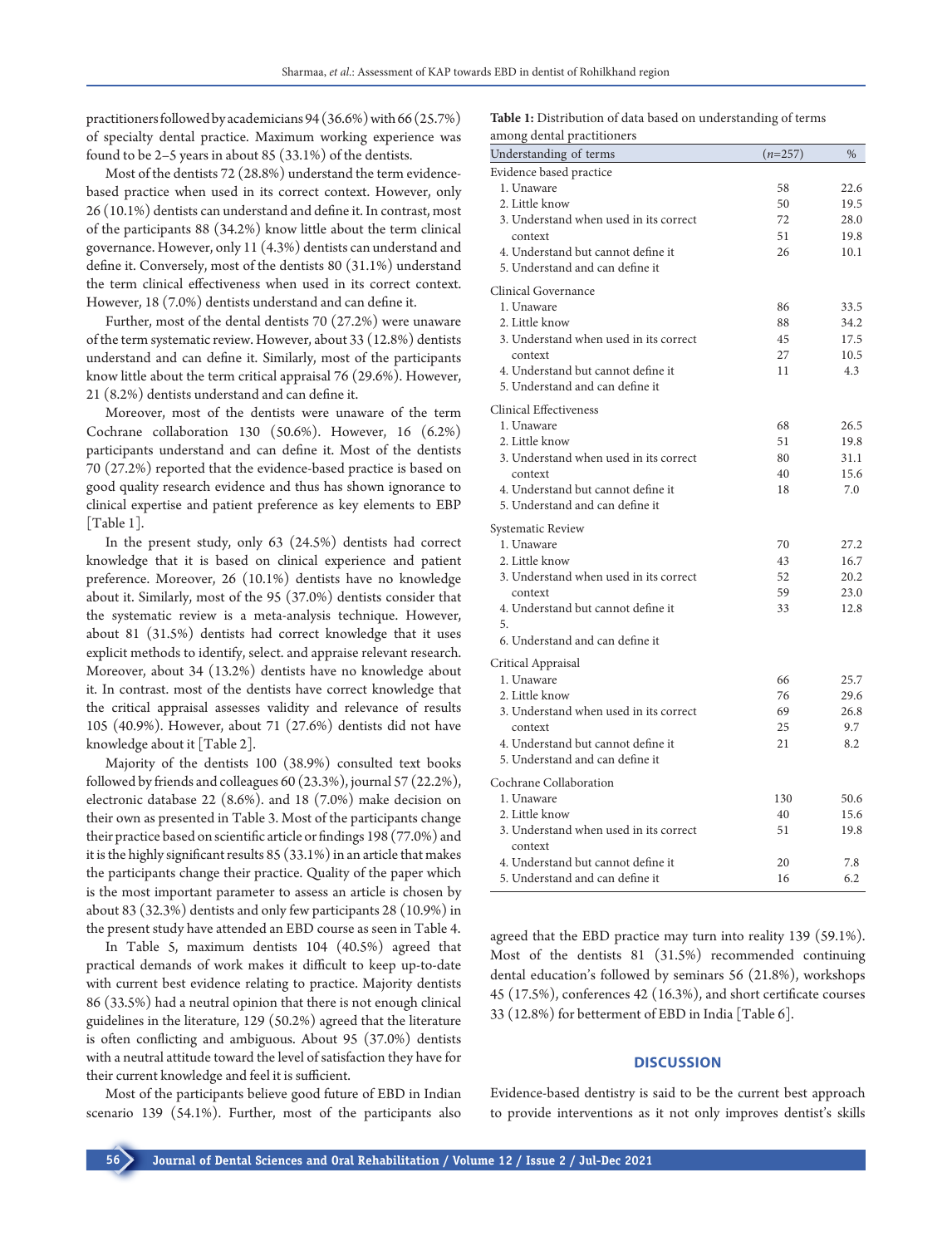| <b>Table 2:</b> Distribution of data based on knowledge of terms among |  |  |
|------------------------------------------------------------------------|--|--|
| dental practitioners                                                   |  |  |

| Knowledge of EBD Term                                | $(n=257)$ | $\frac{0}{0}$ |
|------------------------------------------------------|-----------|---------------|
| Evidence-based practice                              |           |               |
| 1. Good quality research evidence                    | 70        | 27.2          |
| 2. Good quality clinical experience                  | 40        | 15.6          |
| 3. Clinical experience and patient<br>preference*    | 63        | 24.5          |
| 4. Research evidence and clinical expertise          | 58        | 22.6          |
| 5. Don't know                                        | 26        | 10.1          |
| Systematic Reviews                                   |           |               |
| 1. Meta-analysis techniques                          | 95        | 37            |
| 2. Explicit methods to relevant research*            | 81        | 31.5          |
| 3. Effectiveness of an intervention                  | 34        | 13.2          |
| 4. Randomized clinical trials                        | 13        | 5.1           |
| 5. Don't know                                        | 34        | 13.2          |
| Critical Appraisal                                   |           |               |
| 1. Assessing validity and relevance of<br>$results*$ | 105       | 40.9          |
| 2. Determining bias in the results                   | 43        | 16.7          |
| 3. Peer review of a clinical procedure               | 32        | 12.5          |
| 4. Assessment of statistical techniques              | 6         | 2.3           |
| 5. Don't know                                        | 71        | 27.6          |

\*‑ correct answer/knowledge

### **Table 3:** The distribution of data based on primary reason for changing practice philosophy among dental practitioners

| Primary reason for changing practice philosophy        | $(n=257)$ | $\%$ |
|--------------------------------------------------------|-----------|------|
| 1. In Uncertainty Regarding Treatment Choice, Consult- |           |      |
| a. Text book                                           | 100       | 38.9 |
| b. Journal                                             | 57        | 22.2 |
| c. Electronic database                                 | 22        | 8.6  |
| d. Friends or colleagues                               | 60        | 23.3 |
| e. Make my own decision                                | 18        | 7.0  |

and knowledge but also the quality of the treatment provided to the patients.[11] EBD champions are committed to improving the quality, effectiveness, and appropriateness of dental care through the application of evidence-based principles and tools.[12] In addition, EBD leads to better oral healthcare by allowing the dentist systematically to collect and to analyze scientific evidence to answer a specific clinical question.<sup>[13]</sup>

In the present study, there were a few significant differences between the knowledge scores of the participants and their demographic data, including age, gender, and number of years since graduation. In contrast, studies done by Yusof *et al*. [14] and Ji *et al*. [15] found no such significant relationship between the variables.

A factor that differed significantly in the present study was the number of years of experience among the study participants. Most of the respondents had experience of 2–5 years (33.1%). This was

**Table 4:** Distribution of data based on attitude toward EBD among dental practitioners

| Attitude towards EBD                                                     | $(n=257)$ | $\%$ |
|--------------------------------------------------------------------------|-----------|------|
| I. EBD is Important in General Practice-                                 |           |      |
| 1. Strongly agree                                                        | 72        | 28.0 |
| 2. Agree                                                                 | 82        | 31.9 |
| 3. Neutral                                                               | 90        | 35.0 |
| 4. Disagree                                                              | 13        | 5.1  |
| II. Interested in Finding more Information on EBD-                       |           |      |
| 1. Yes                                                                   | 245       | 95.3 |
| 2. No                                                                    | 12        | 4.7  |
| III. Change of Practice based on Scientific Article-                     |           |      |
| 1. Yes                                                                   | 198       | 77.0 |
| 2. No                                                                    | 59        | 23.0 |
| IV. What was it About the Article that Made You<br>Change Your Practice- |           |      |
| 1. Highly significant results                                            | 85        | 33.1 |
| 2. Quality of the paper                                                  | 83        | 32.3 |
| 3. The journal in which it was published                                 | 68        | 26.5 |
| 4. Well known authors                                                    | 21        | 8.2  |
| V. Ever attended a EBD course:                                           |           |      |
| 1. Yes                                                                   | 28        | 10.9 |
| 2. No                                                                    | 229       | 89.1 |

similar to the study conducted by Nawabi et al.,<sup>[16]</sup> where almost one-third of respondents (32.9%) had graduated 1–5 years before the study took place.

In the study conducted by Iqbal *et al.*,<sup>[17]</sup> 62% of the respondents had worked as dental practitioners for more than 15 years. It also appears that the relatively limited job experience of the dental practitioners in the present study might be attributed to the large number of dental practitioners who have recently graduated in Rohilkhand region.

The present study evaluated the knowledge and use of EBD by dental practitioners with an 86.3% response rate in the Rohilkhand region. These findings are comparatively lesser when comparing the knowledge and use of EBD by the study conducted by Patel *et al.*,<sup>[18]</sup> with a 91% response rate.

The variation in these response rates could be attributed to the differences in research methodologies between these studies. It was found that in some studies, the questionnaires were sent to the dental practitioners in traditional hard copy format and suggested that responses to electronic surveys are generally lower than those of paper surveys.[19,20]

Therefore, it appears that dental practitioners currently only accept the use of electronic databases concomitantly with other more conventional methods, including consultation with colleagues. Ideally, clinicians should be consulting electronic databases, such as PubMed and Cochrane, and seek evidence from systematic reviews or meta-analysis of randomized control trials where possible, to identify the best current evidence which can help guide decision-making.<sup>[21]</sup>

Hence, the results of this study found that dentists in Rohilkhand region pay little attention to EBD for many reasons. The main factors were a lack of EBD education in dental schools and the fact that the respondents were not familiar with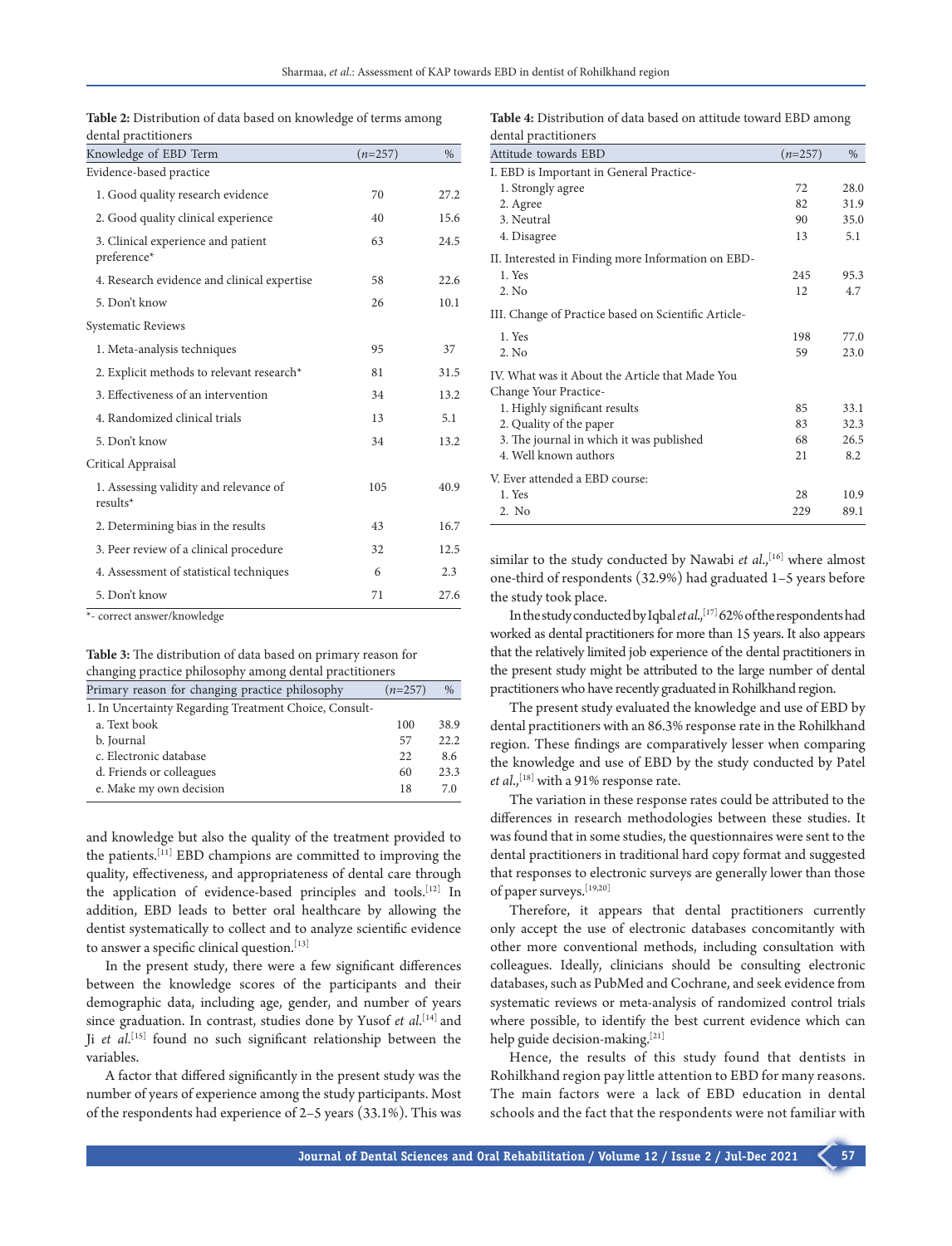**Table 5:** Distribution of data based on barriers toward EBD among dental practitioners

| I. Practical demands of work make it difficult for me to<br>keep up-to- date with current best evidence relating<br>to practice-<br>1. Strongly agree<br>11<br>104<br>2. Agree<br>3. Neutral<br>61<br>72<br>4. Disagree<br>9<br>5. Strongly disagree<br>II. Not enough clinical guidelines in literature-<br>1. Strongly agree<br>18<br>2. Agree<br>82<br>3. Neutral<br>86<br>4. Disagree<br>61<br>5. Strongly disagree<br>10<br>III. Literature is often conflicting and ambiguous-<br>7<br>1. Strongly agree<br>129<br>2. Agree<br>3. Neutral<br>68<br>53<br>4. Disagree | 4.3<br>40.5<br>23.7<br>28.0<br>3.5<br>7.0<br>31.9<br>33.5<br>23.7<br>3.9<br>2.7<br>50.2<br>26.5 |
|----------------------------------------------------------------------------------------------------------------------------------------------------------------------------------------------------------------------------------------------------------------------------------------------------------------------------------------------------------------------------------------------------------------------------------------------------------------------------------------------------------------------------------------------------------------------------|-------------------------------------------------------------------------------------------------|
|                                                                                                                                                                                                                                                                                                                                                                                                                                                                                                                                                                            |                                                                                                 |
|                                                                                                                                                                                                                                                                                                                                                                                                                                                                                                                                                                            |                                                                                                 |
|                                                                                                                                                                                                                                                                                                                                                                                                                                                                                                                                                                            |                                                                                                 |
|                                                                                                                                                                                                                                                                                                                                                                                                                                                                                                                                                                            |                                                                                                 |
|                                                                                                                                                                                                                                                                                                                                                                                                                                                                                                                                                                            |                                                                                                 |
|                                                                                                                                                                                                                                                                                                                                                                                                                                                                                                                                                                            |                                                                                                 |
|                                                                                                                                                                                                                                                                                                                                                                                                                                                                                                                                                                            |                                                                                                 |
|                                                                                                                                                                                                                                                                                                                                                                                                                                                                                                                                                                            |                                                                                                 |
|                                                                                                                                                                                                                                                                                                                                                                                                                                                                                                                                                                            |                                                                                                 |
|                                                                                                                                                                                                                                                                                                                                                                                                                                                                                                                                                                            |                                                                                                 |
|                                                                                                                                                                                                                                                                                                                                                                                                                                                                                                                                                                            |                                                                                                 |
|                                                                                                                                                                                                                                                                                                                                                                                                                                                                                                                                                                            |                                                                                                 |
|                                                                                                                                                                                                                                                                                                                                                                                                                                                                                                                                                                            |                                                                                                 |
|                                                                                                                                                                                                                                                                                                                                                                                                                                                                                                                                                                            |                                                                                                 |
|                                                                                                                                                                                                                                                                                                                                                                                                                                                                                                                                                                            |                                                                                                 |
|                                                                                                                                                                                                                                                                                                                                                                                                                                                                                                                                                                            |                                                                                                 |
|                                                                                                                                                                                                                                                                                                                                                                                                                                                                                                                                                                            |                                                                                                 |
|                                                                                                                                                                                                                                                                                                                                                                                                                                                                                                                                                                            | 20.6                                                                                            |
| IV. Satisfied with current knowledge and feel it                                                                                                                                                                                                                                                                                                                                                                                                                                                                                                                           |                                                                                                 |
| sufficient -<br>28                                                                                                                                                                                                                                                                                                                                                                                                                                                                                                                                                         | 10.9                                                                                            |
| 31<br>1. Strongly agree                                                                                                                                                                                                                                                                                                                                                                                                                                                                                                                                                    | 12.1                                                                                            |
| 95<br>2. Agree                                                                                                                                                                                                                                                                                                                                                                                                                                                                                                                                                             | 37.0                                                                                            |
| 91<br>3. Neutral                                                                                                                                                                                                                                                                                                                                                                                                                                                                                                                                                           | 35.4                                                                                            |
| 4. Disagree<br>12                                                                                                                                                                                                                                                                                                                                                                                                                                                                                                                                                          | 4.7                                                                                             |
| 5. Strongly disagree                                                                                                                                                                                                                                                                                                                                                                                                                                                                                                                                                       |                                                                                                 |
| V. Skill to undertake literature review -                                                                                                                                                                                                                                                                                                                                                                                                                                                                                                                                  |                                                                                                 |
| 1. Yes<br>93                                                                                                                                                                                                                                                                                                                                                                                                                                                                                                                                                               | 36.2                                                                                            |
| 2. No<br>34                                                                                                                                                                                                                                                                                                                                                                                                                                                                                                                                                                | 13.2                                                                                            |
| 3. Uncertain<br>130                                                                                                                                                                                                                                                                                                                                                                                                                                                                                                                                                        | 50.6                                                                                            |
| VI. Can I obtain copies of published papers relating to                                                                                                                                                                                                                                                                                                                                                                                                                                                                                                                    |                                                                                                 |
| my clinical Practice-<br>136                                                                                                                                                                                                                                                                                                                                                                                                                                                                                                                                               | 52.9                                                                                            |
| 1. Yes<br>65                                                                                                                                                                                                                                                                                                                                                                                                                                                                                                                                                               | 25.3                                                                                            |
| 2. No<br>56                                                                                                                                                                                                                                                                                                                                                                                                                                                                                                                                                                | 21.8                                                                                            |
| 3. Uncertain                                                                                                                                                                                                                                                                                                                                                                                                                                                                                                                                                               |                                                                                                 |
| VII. I have no access to internet:                                                                                                                                                                                                                                                                                                                                                                                                                                                                                                                                         |                                                                                                 |
| 1. Yes<br>17                                                                                                                                                                                                                                                                                                                                                                                                                                                                                                                                                               | 6.6                                                                                             |
| 2. No<br>240                                                                                                                                                                                                                                                                                                                                                                                                                                                                                                                                                               | 93.3                                                                                            |
| VIII. I have access to internet at home:                                                                                                                                                                                                                                                                                                                                                                                                                                                                                                                                   |                                                                                                 |
| 1. Yes<br>229                                                                                                                                                                                                                                                                                                                                                                                                                                                                                                                                                              | 89.1                                                                                            |
| 2. No<br>28                                                                                                                                                                                                                                                                                                                                                                                                                                                                                                                                                                | 10.9                                                                                            |
| IX. I have access to internet at work:                                                                                                                                                                                                                                                                                                                                                                                                                                                                                                                                     |                                                                                                 |
| 1. Yes<br>179                                                                                                                                                                                                                                                                                                                                                                                                                                                                                                                                                              | 69.6                                                                                            |
| 2. No<br>78                                                                                                                                                                                                                                                                                                                                                                                                                                                                                                                                                                | 30.4                                                                                            |

Table 6: Distribution of data based on frequency distribution of recommendations for EBD by dental practitioners

| Recommendation for EBD           | $(n=257)$ | $\%$ |
|----------------------------------|-----------|------|
| Workshop                         | 45        | 17.5 |
| Conferences                      | 42        | 16.3 |
| Continuing dental education's    | 81        | 31.5 |
| Seminars                         | 56        | 21.8 |
| <b>Short Certificate Courses</b> | 33        | 12.8 |

EBD websites. Moreover, there is a deficit of research studies and papers in this field. Evidence-based practice may not be a concept that every dentist is familiar with, but increasing consumer pressures and the present economic, social, and political change, will necessarily demand that evidence-based principles are implemented.[22] Lastly, due to the immense breadth of evidence-based practice in dentistry, it was not possible to explore all areas of this field. Further studies are needed in this area to identify solutions to increase the use of literature in scientific practice.

# **LIMITATIONS**

The results of this study were based on a sample of general dental practitioners based in the Rohilkhand region and therefore may not be wholly applicable outside of this setting. To an extent the responses from the general dental practitioners working in the Rohilkhand region might be generalized in so far but since geographical and economic limitations may vary widely and thus might influence on practitioner behavior. The study was therefore limited in this respect; nevertheless, the results were informative and enlightening.

#### **CONCLUSION**

The current study showed that there was very little knowledge about use of evidence based concept in clinical practice by majority of the dentists. However, the reflected attitudes of the GDP's surveyed were enthusiastic and expressed a desire to find out more information on EBD.

#### **REFERENCES**

- 1. Sackett DL, Strauss SE, Richardson WS, Rosenberg W, Haynes RB. Evidence-based Medicine: How to Practice and Teach EBM. 2nd ed. Edinburgh: Churchill Livingstone; 2009.
- 2. Rinchuse D, Kandasamy S, Ackerman M. Deconstructing evidence in orthodontics: Making sense of systematic reviews, randomized clinical trials, and meta-analyses. World J Orthod 2008;9:167-76.
- 3. White B. Making evidence-based medicine doable in everyday practice. Fam Pract Manag 2004;11:51-8.
- 4. Dopson S, Fitzgerald L, Ferlie E, Gabbay J, Locock L. No magic targets! Changing clinical practice to become more evidence based. Health Care Manage Rev 2002;27:35-47.
- 5. American Diabetes Association. Systematic Reviews and Summaries. Centre for Evidence- Based Dentistry. Virginia: American Diabetes Association; 2009.
- 6. Bhate PM, Basha S, Goudar PM, Hirekalmath SV, Mohamed I, Allama Prabhu CR. Dentists' knowledge, attitude, and practice regarding evidence-based practice in Davangere, India. J Indian Assoc Public Health Dent 2017;15:359-67.
- 7. Ismail AI, Bader JD. Evidence-based dentistry in clinical practice. J Am Dent Assoc 2004;135:78-83.
- 8. List of Cities in Rohilkhand Region. Available from: http:// www.en.wikipedia.org/wiki/Rohilkhand. [Last accessed on 2018 Jun 24].
- 9. McColl A, Smith H, White P, Field J. General practitioner's perceptions of the route to evidence based medicine: A questionnaire survey. Brit Med J 1998;316:361-5.